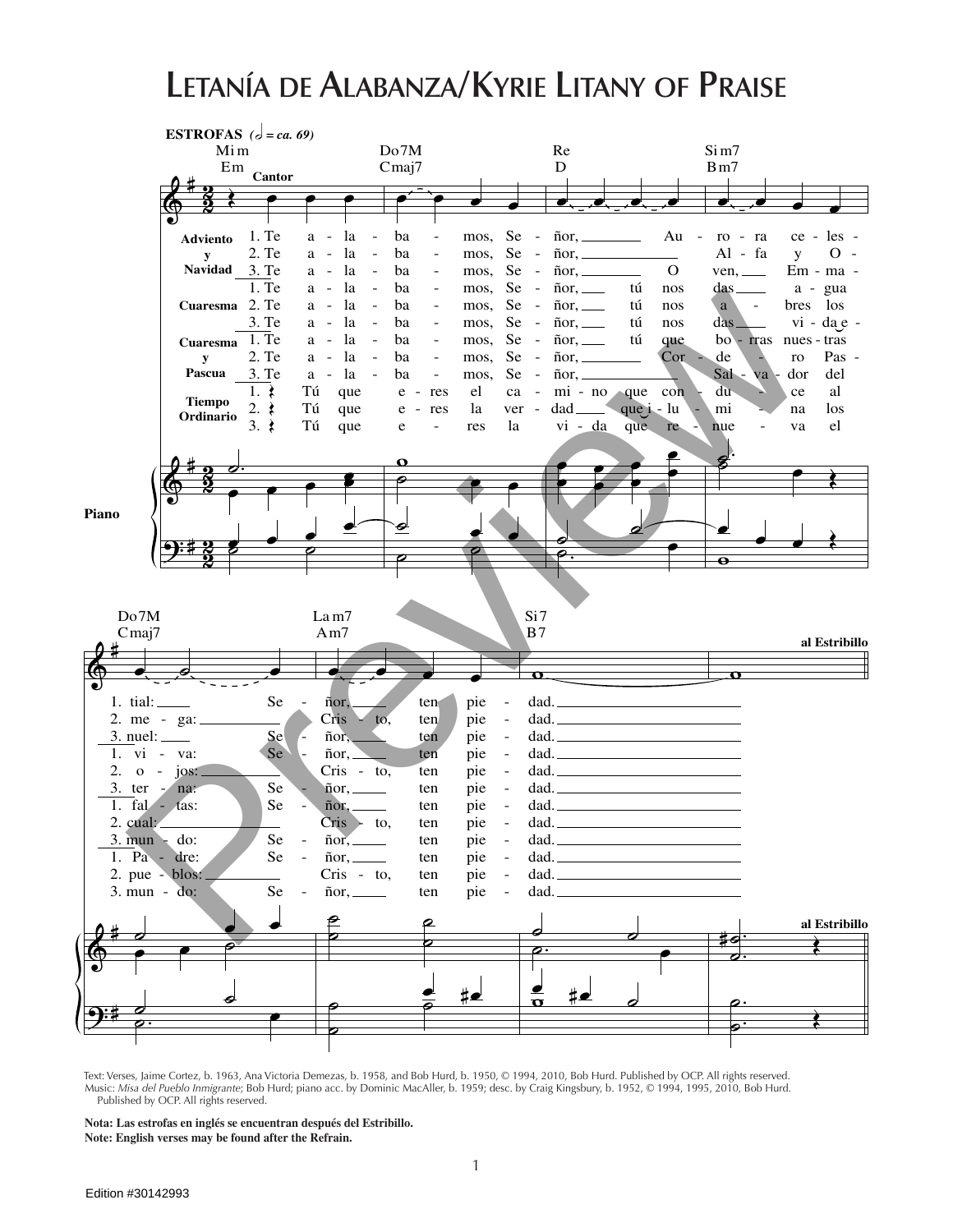## **ESTRIBILLO/REFRAIN: Todos/All**